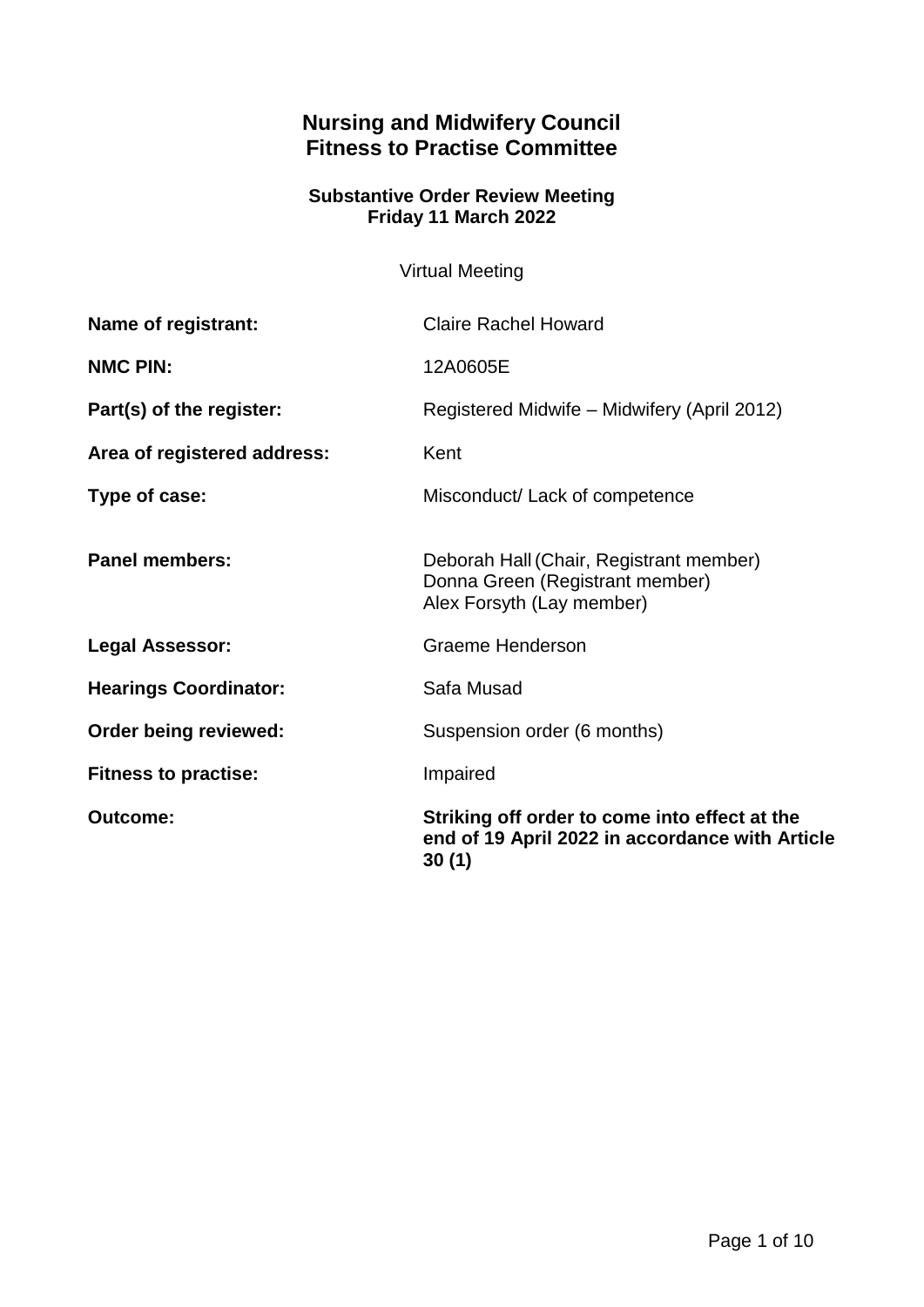## **Decision and reasons on service of Notice of Meeting**

The panel noted at the start of this meeting that the Notice of Meeting had been sent to Mrs Howard's registered email address on 3 February 2022.

The panel accepted the advice of the legal assessor.

The panel took into account that the Notice of Meeting provided details of the substantive order being reviewed, the time by which to apply for a hearing and/or submit documents. She was warned that the review would be heard on or after 7 March 2022.

In the light of all of the information available, the panel was satisfied that Mrs Howard has been served with notice of this meeting in accordance with the requirements of Rules 11A and 34 of the 'Nursing and Midwifery Council (Fitness to Practise) Rules 2004', as amended (the Rules).

### **Decision and reasons on review of the substantive order**

The panel decided to replace the current suspension order with a striking off order. This order will come into effect at the end of 19 April 2022 in accordance with Article 30(1) of the 'Nursing and Midwifery Order 2001' (the Order).

This is the second review of a substantive suspension order originally imposed for a period of 12 months by a Fitness to Practise Committee ('FtPC') panel on 18 September 2020. This was first reviewed on 14 September 2021 and a panel of the FtPC imposed a suspension order for a period of 6 months. The current order is due to expire at the end of 19 April 2022.

The panel is reviewing the order pursuant to Article 30(1) of the Order.

The charges found proved which resulted in the imposition of the substantive order were as follows:

*'That you, a registered Band 6 midwife:*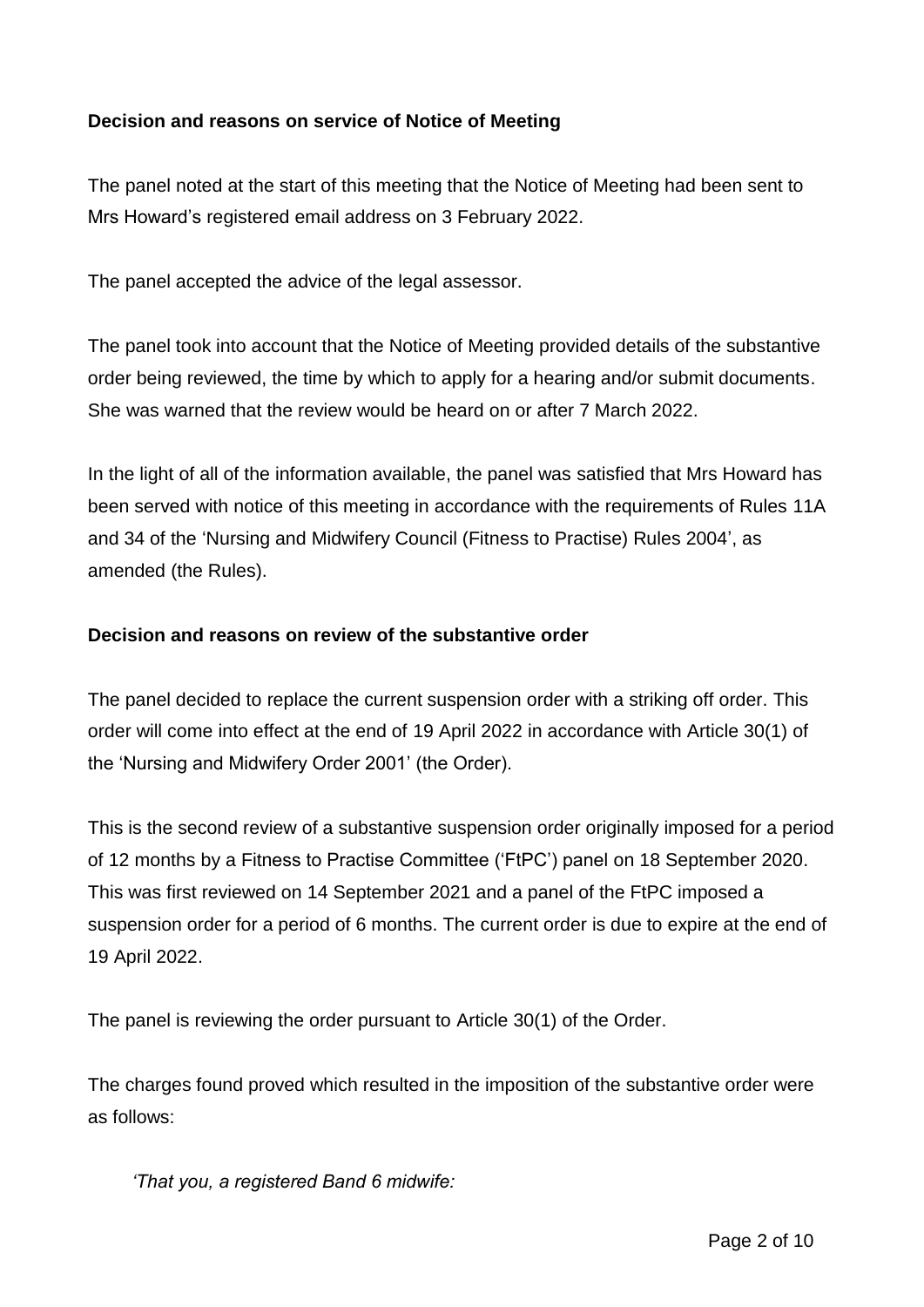- *1) On or around 2 May 2018 made inaccurate entries on Patient A's notes including:*
	- *a. blood pressure [Found proved]*
	- *b. Temperature [Found proved]*
	- *c. respiration rates [Found proved]*
- *2) Your actions at charge 1 above were dishonest because you knew that your records did not accurately reflect clinical observations of Patient A [Found proved]*

*AND in light of the above, your fitness to practise is impaired by reason of your misconduct.*

*That you a registered midwife, failed to demonstrate the standards of knowledge, skill and experience required to practise safely as Band 6 midwife between 7th August 2018 and 31st January 2019, in that you:*

- *3) …*
- *4) On the 25th September 2018 failed to independently suggest the most appropriate course of action for third stage of labour. [Found proved]*

*5) …*

*6) …*

- *7) On the 22nd November 2018 prepared incorrect medication. [Found proved]*
- *8) On the 22nd November 2018 required prompting to administer medication.*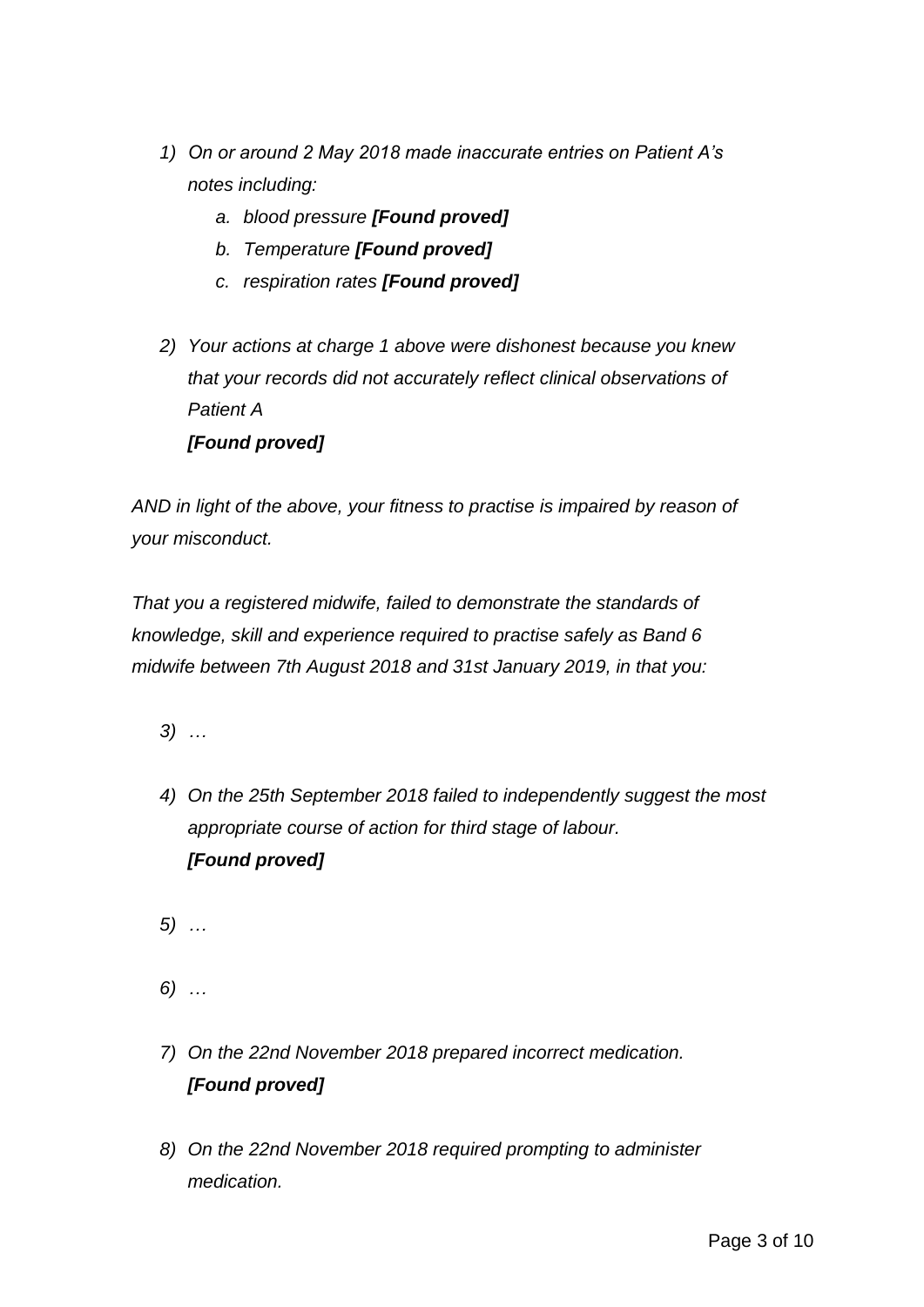# *[Found proved]*

*9) On the 22nd November 2018 completed an e-learning package in a patient's room. [Found proved]*

*10)…*

*11)On the 6th December 2018 failed to devise appropriate care plan for a patient. [Found proved]*

*12)…*

*AND in light of the above, your fitness to practise is impaired by reason of your lack of competence.'* 

The first reviewing panel determined the following with regard to impairment:

*'The panel considered whether Mrs Howard's fitness to practise remains impaired.*

*The panel noted that there has been no new material change since the substantive hearing. The panel had regard to the single email correspondence between Mrs Howard and her case officer at the NMC dated 9 March 2021, which she stated that she intends to maintain her registration and that she would like to know the next steps in doing so. However, since then Mrs Howard has not engaged with the NMC, following the case officer's response. The panel was of the view that there is an increased risk of repetition as Mrs Howard was subject to allegations regarding dishonesty in which she did not demonstrate any evidence of remediation and insight. The panel further noted that Mrs Howard has not provided evidence of her current circumstances and that she has not acted upon the recommendations that were suggested by the previous panel.*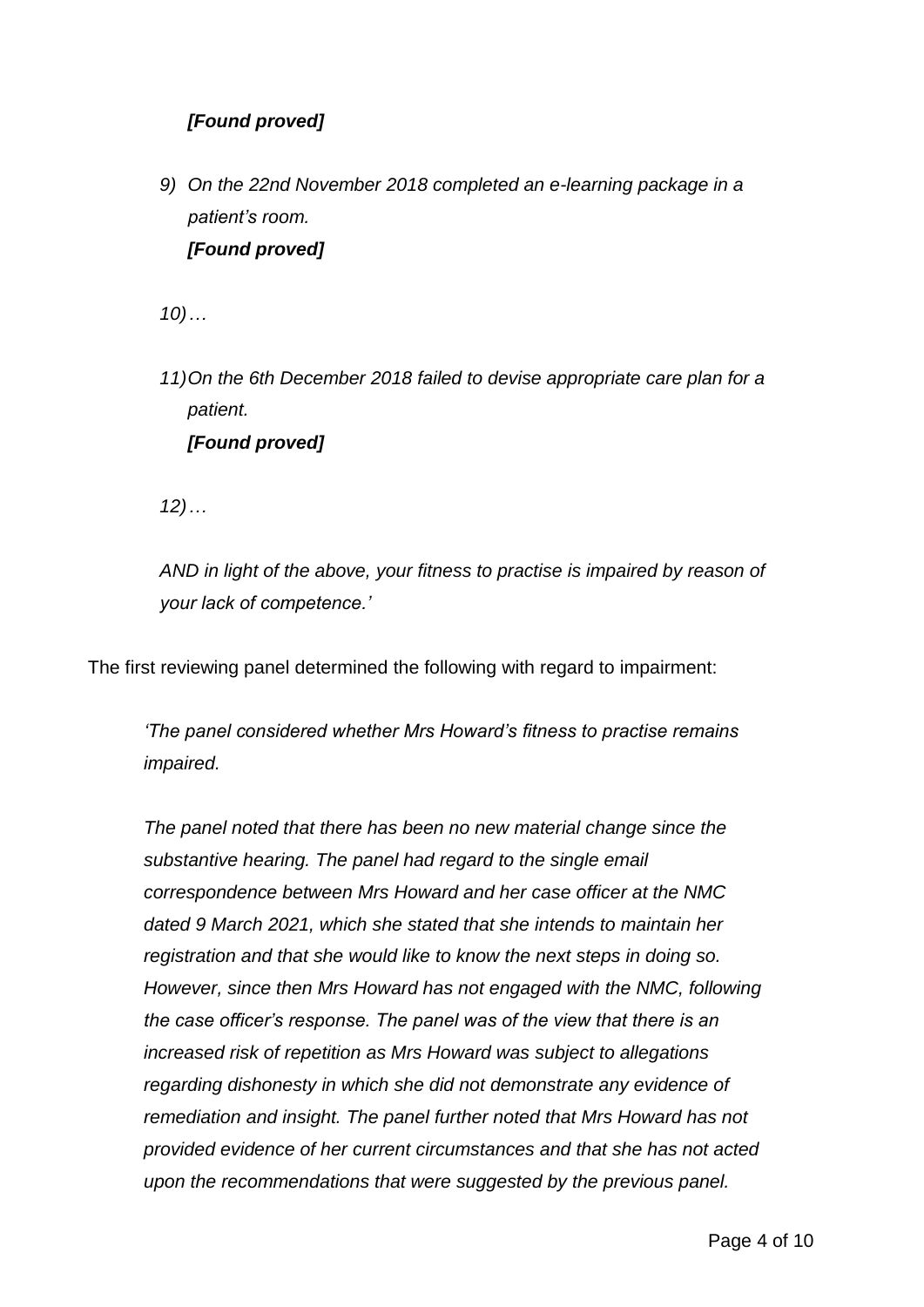In light of there being no new information before the panel, it was of the *view that the ongoing risk to the public has not reduced since the last hearing. It concluded that Mrs Howard's fitness to practise remains impaired by way of misconduct and her lack of competence. In coming to this decision, the panel determined that a finding of current impairment is necessary on the grounds of public protection.*

*The panel has borne in mind that its primary function is to protect patients and the wider public interest which includes maintaining confidence in the nursing profession and upholding proper standards of conduct and performance. The panel determined that, in this case, a finding of continuing impairment on public interest grounds is also required.*

*For these reasons, the panel finds that Mrs Howard's fitness to practise remains impaired.'*

The first reviewing panel determined the following with regard to sanction:

*'Having found Mrs Howard's fitness to practise currently impaired, the panel then considered what, if any, sanction it should impose in this case. The panel noted that its powers are set out in Article 30 of the Order. The panel has also taken into account the 'NMC's Sanctions Guidance' (SG) and has borne in mind that the purpose of a sanction is not to be punitive, though any sanction imposed may have a punitive effect.*

*The panel first considered whether to take no action but concluded that this would be inappropriate as the public would not be protected. The panel considered the NMC's guidance on allowing an order to lapse but decided that the tests have not been met as Mrs Howard had indicated that she wished to maintain her registration.*

*It then considered the imposition of a caution order but again determined that, due to the seriousness of the case, and the public protection issues*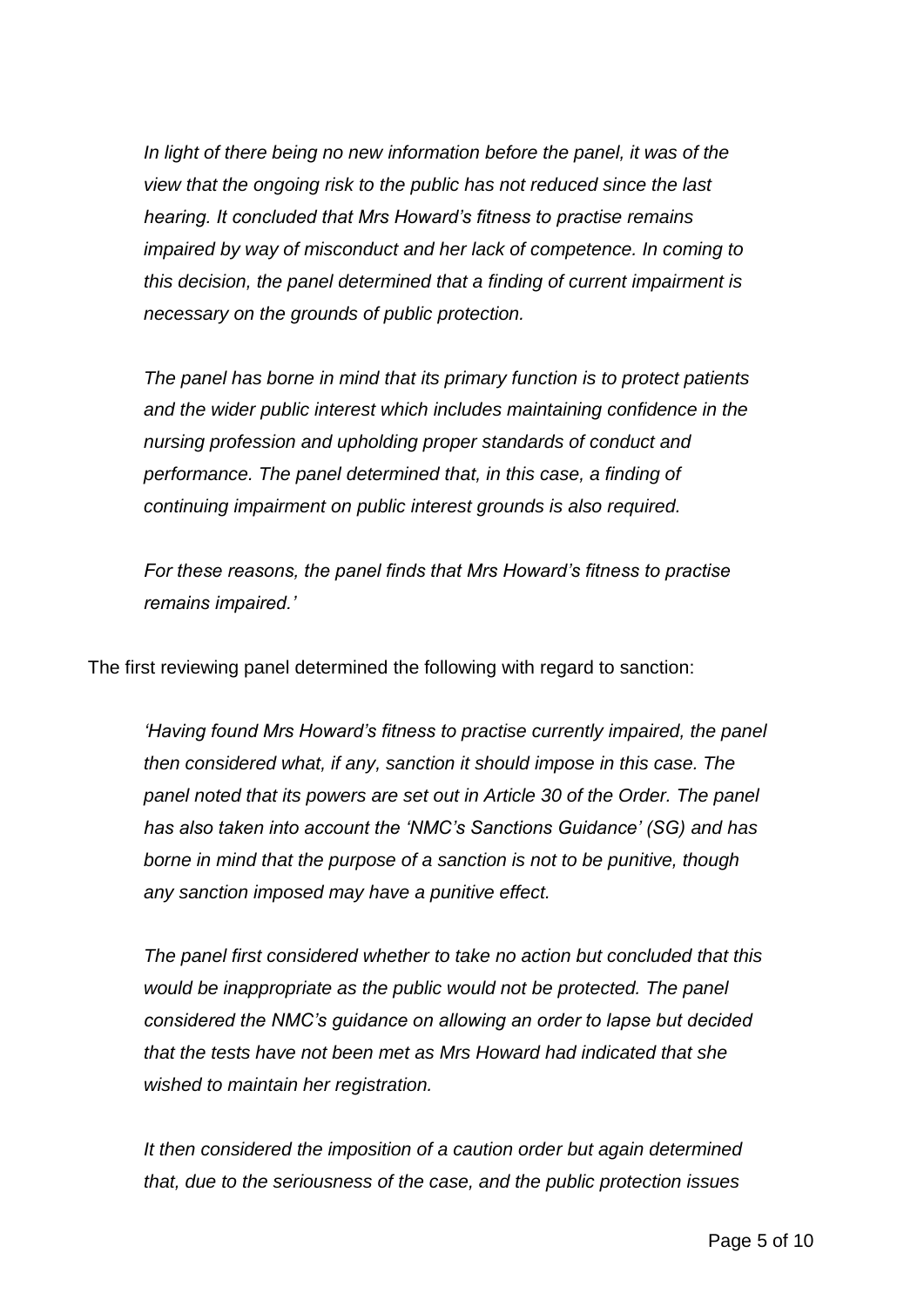*identified, an order that does not restrict Mrs Howard's practice would not be appropriate in the circumstances.*

*The panel next considered whether conditions of practice on Mrs Howard registration would be a sufficient and appropriate response. The panel is mindful that any conditions imposed must be proportionate, measurable and workable. The panel bore in mind the seriousness of the facts found proved at the original meeting and concluded that a conditions of practice order would not adequately protect the public or satisfy the public interest. The panel was not able to formulate conditions of practice that would adequately address the concerns relating to Mrs Howard's misconduct.* 

*The panel considered the imposition of a further period of suspension. It was of the view that a suspension order may allow Mrs Howard further time to develop her insight into her clinical failings and dishonesty. It considered that Mrs Howard needs to gain a full understanding of how the dishonesty of one midwife can impact upon the midwifery profession as a whole and*  not just the organisation that the individual midwife is working for. The panel *concluded that a further 6 months suspension order would be appropriate and proportionate. This would afford Mrs Howard adequate time to demonstrate the development of her insight and remediation, and to engage with her regulator.*

*The panel considered carefully whether a strike off was the appropriate sanction. In what was a very finely balanced decision, where strike off was seriously considered, the panel recognised that Mrs Howard has been practising as a Registered Midwife for eight years and concluded that due to her stating that she would like to remain on the Register and have a final chance to comply was a proportionate response. Whilst not attempting to direct any future panel, this panel makes clear that the option of strike off is an available outcome if non-compliance continues.*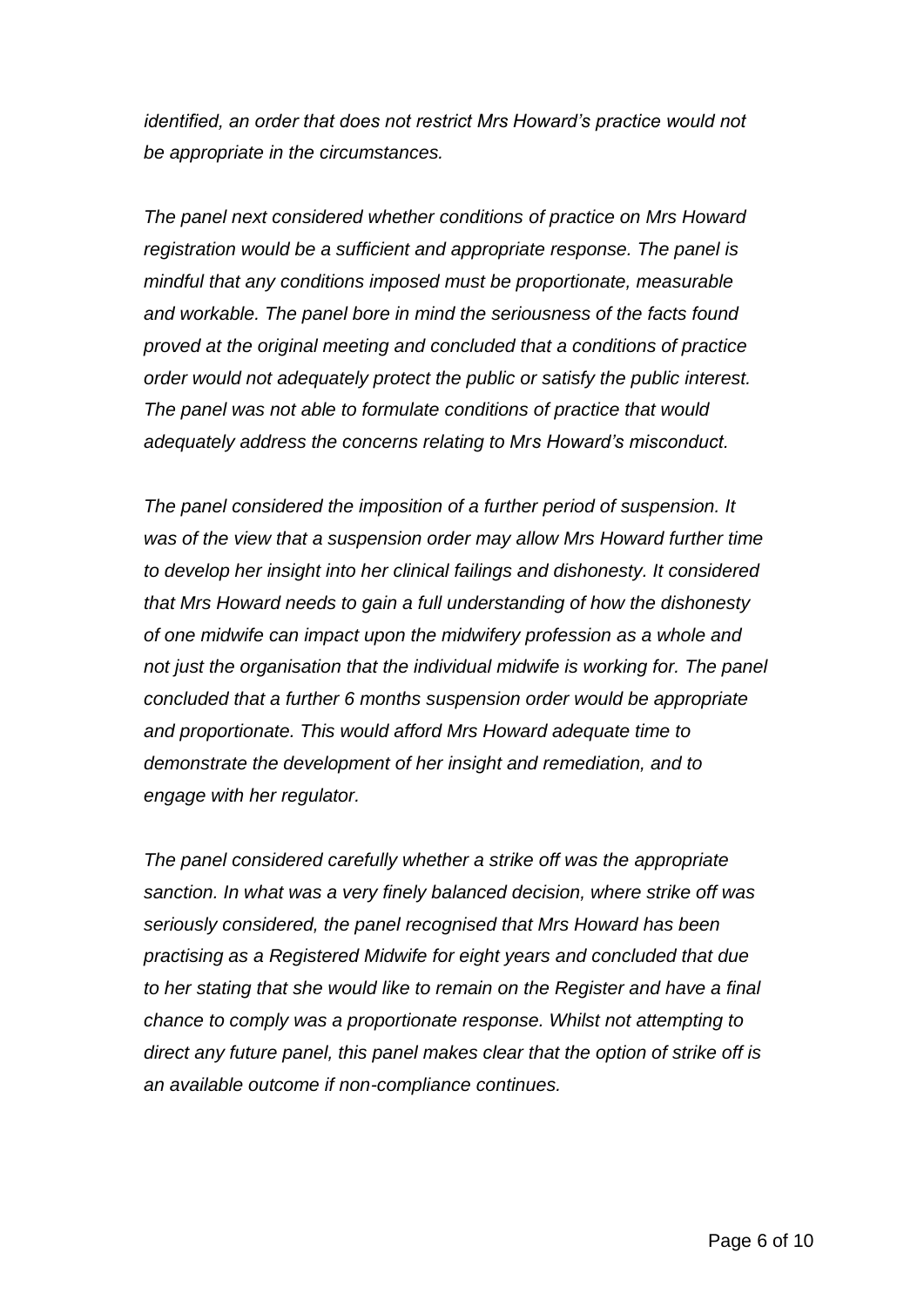*The panel determined therefore that a suspension order is the appropriate sanction which would continue to both protect the public and satisfy the wider public interest.*

*This suspension order will take effect upon the expiry of the current suspension order, namely the end of 19 October 2021, in accordance with Article 30(1).*

*Before the end of the period of suspension, another panel will review the order. At the review hearing, the panel may revoke the order, or it may confirm the order, or it may replace the order with another order.*

*Any future panel reviewing this case would be assisted by:*

- *Mrs Howard's engagement with the NMC;*
- *Her attendance at the hearing;*
- *A reflective piece demonstrating Mrs Howard's insight and remediation into her:*
	- *a) Dishonesty*
	- *b) clinical failings*
- *Information regarding how Mrs Howard has kept her midwifery skills and knowledge up-to-date;*
- *Testimonials which deal with Mrs Howard's character in either a work or nonworkplace setting.'*

### **Decision and reasons on current impairment**

The panel has considered carefully whether Mrs Howard's fitness to practise remains impaired. Whilst there is no statutory definition of fitness to practise, the NMC has defined fitness to practise as a registrant's suitability to remain on the register without restriction. In considering this case, the panel has carried out a comprehensive review of the order in light of the current circumstances. Whilst it has noted the decision of the last panel, this panel has exercised its own judgement as to current impairment.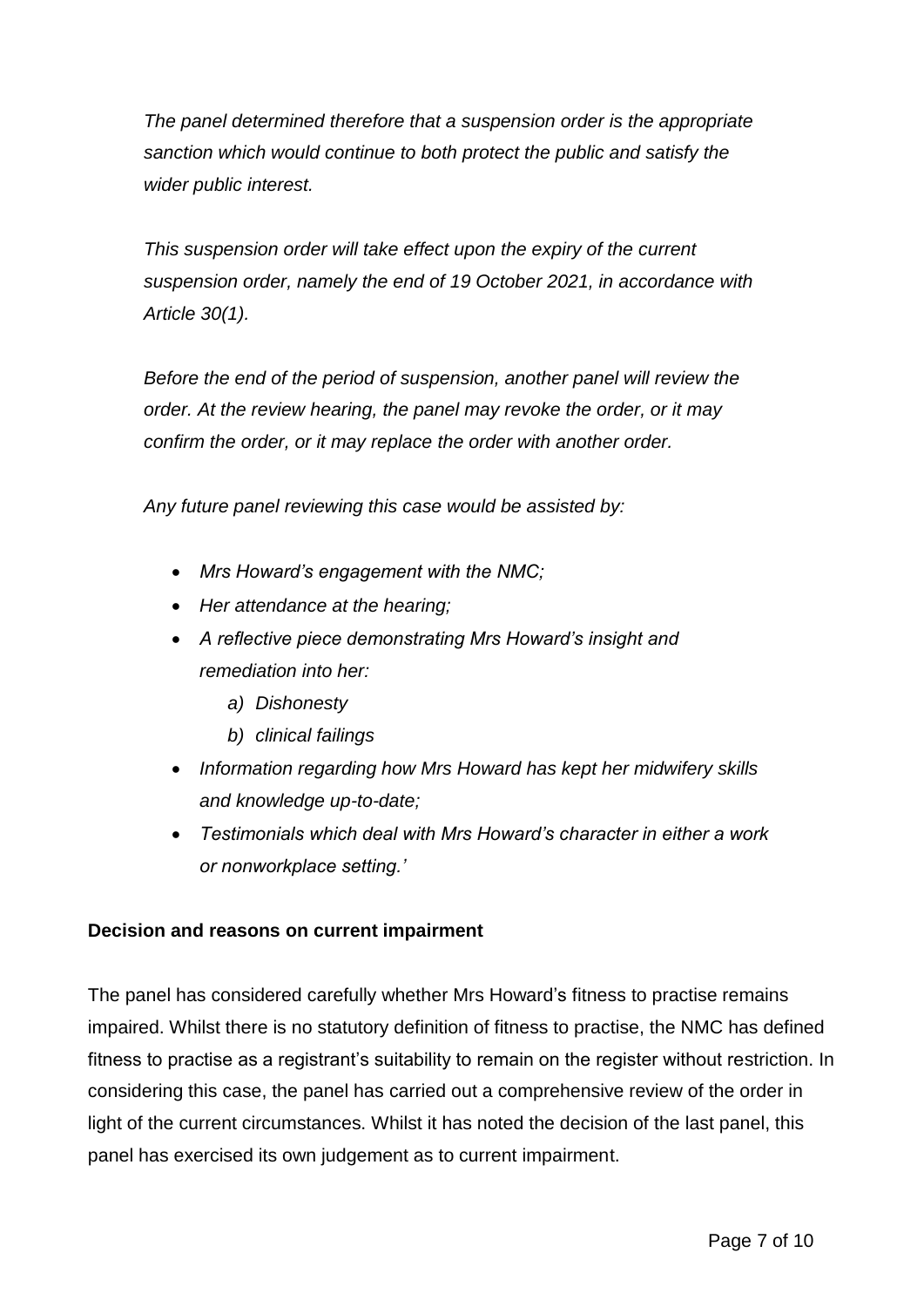The panel has had regard to all of the documentation before it, including the NMC bundle.

The panel heard and accepted the advice of the legal assessor. The panel could only impose a striking off order in relation to the misconduct charges found proved.

In reaching its decision, the panel was mindful of the need to protect the public, maintain public confidence in the profession and to declare and uphold proper standards of conduct and performance.

The panel considered whether Mrs Howard's fitness to practise remains impaired.

The panel noted that there was no new information before it to suggest that there has been a change in the circumstances of the case. It noted that Mrs Howard has not engaged with the NMC and there is nothing before the panel to suggest that she has complied with any of the recommendations made by the previous panel. The panel was of the view that Mrs Howard has not provided any reflective piece or testimonials in relation to the dishonesty and has not demonstrated insight.

In its consideration of whether Mrs Howard has taken steps to strengthen her practice, the panel had no information before it to suggest that Mrs Howard has been working or that she wishes to return to midwifery practice. The panel noted that Mrs Howard has not practised as a registered midwife for over three years. There has been no evidence provided by Mrs Howard of how she has sought to improve her knowledge and skills. In light of this, the panel determined that there remains a risk of repetition as Mrs Howard is still liable to repeat matters of the kind found proved. The panel therefore decided that a finding of continuing impairment is necessary on the grounds of public protection.

The panel has borne in mind that its primary function is to protect patients and the wider public interest which includes maintaining confidence in the nursing profession and upholding proper standards of conduct and performance. The panel determined that, in this case, a finding of continuing impairment on public interest grounds is also required.

For these reasons, the panel finds that Mrs Howard's fitness to practise remains impaired.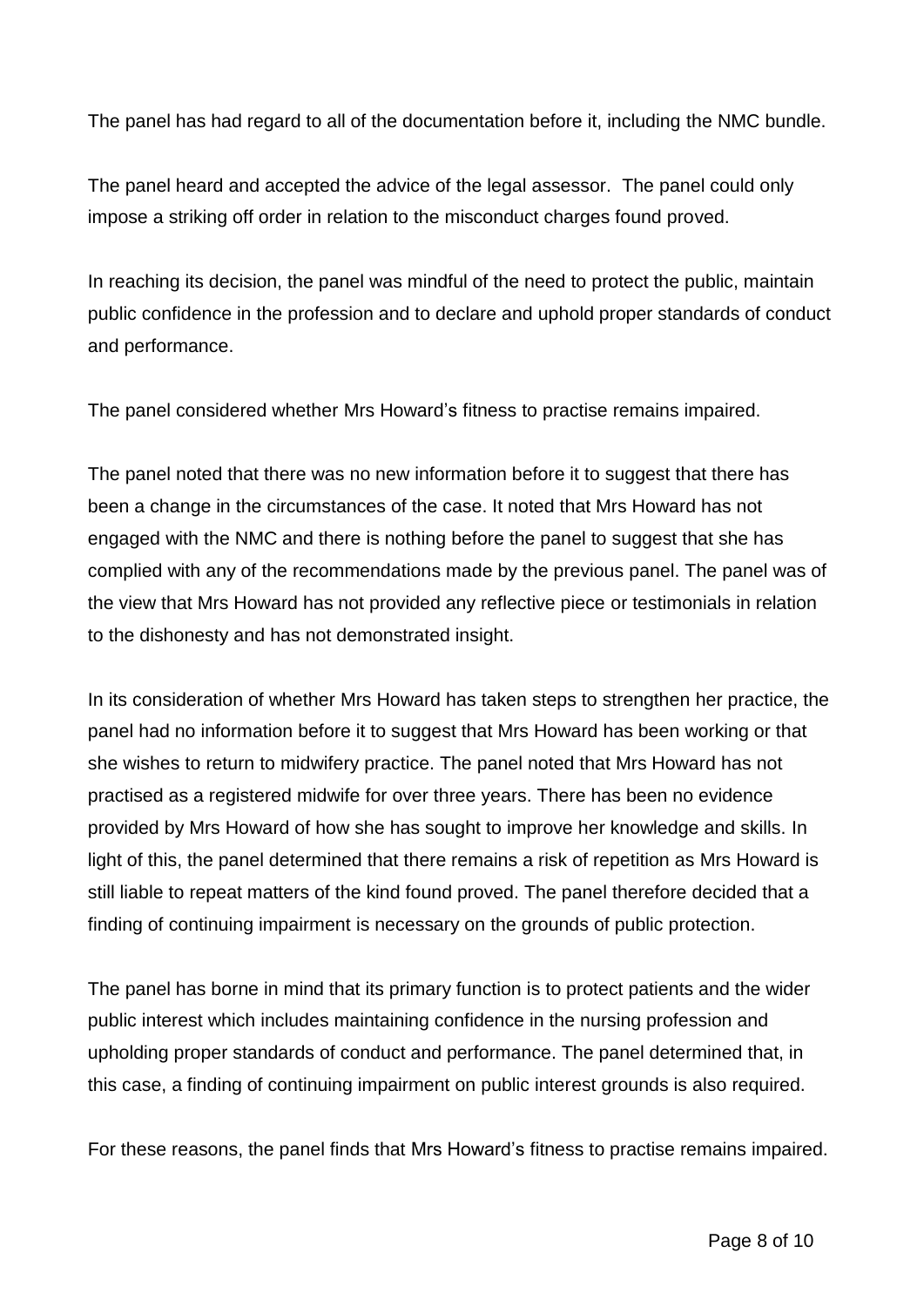### **Decision and reasons on sanction**

Having found Mrs Howard's fitness to practise currently impaired, the panel then considered what, if any, sanction it should impose in this case. The panel noted that its powers are set out in Article 30 of the Order. The panel has also taken into account the 'NMC's Sanctions Guidance' (SG) and has borne in mind that the purpose of a sanction is not to be punitive, though any sanction imposed may have a punitive effect.

The panel first considered whether to take no action or to impose a caution order. However, it concluded that this would be inappropriate in view of the seriousness of the case and the public protection issues identified, it noted that an order that does not restrict Mrs Howard's practice would not be appropriate in the circumstances. The panel had regard to the SG which states that a caution order may be appropriate where *'the case is at the lower end of the spectrum of impaired fitness to practise and the panel wishes to mark that the behaviour was unacceptable and must not happen again.'* The panel considered that Mrs Howard's misconduct was not at the lower end of the spectrum and that taking no action or imposing a caution order would be inappropriate in view of the issues identified. The panel decided that it would be neither proportionate nor in the public interest to take no action or to impose a caution order.

The panel next considered whether a conditions of practice order would be sufficient and appropriate. The panel is mindful that any conditions imposed must be proportionate, measurable and workable. The panel bore in mind the seriousness of the facts found proved at the original hearing and concluded that a conditions of practice order would not adequately protect the public or satisfy the public interest. The panel was not able to formulate conditions of practice that would adequately address the concerns relating to Mrs Howard's misconduct. The panel was of the view that due to the lack of engagement, there was no information before it to assess what type of conditions would be appropriate. Further, the panel determined that a conditions of practice order would be inappropriate in light of the dishonesty.

The panel has not received any information to suggest that Mrs Howard has been working or that she intends to return to practise as a midwife. In view of this, the panel considered